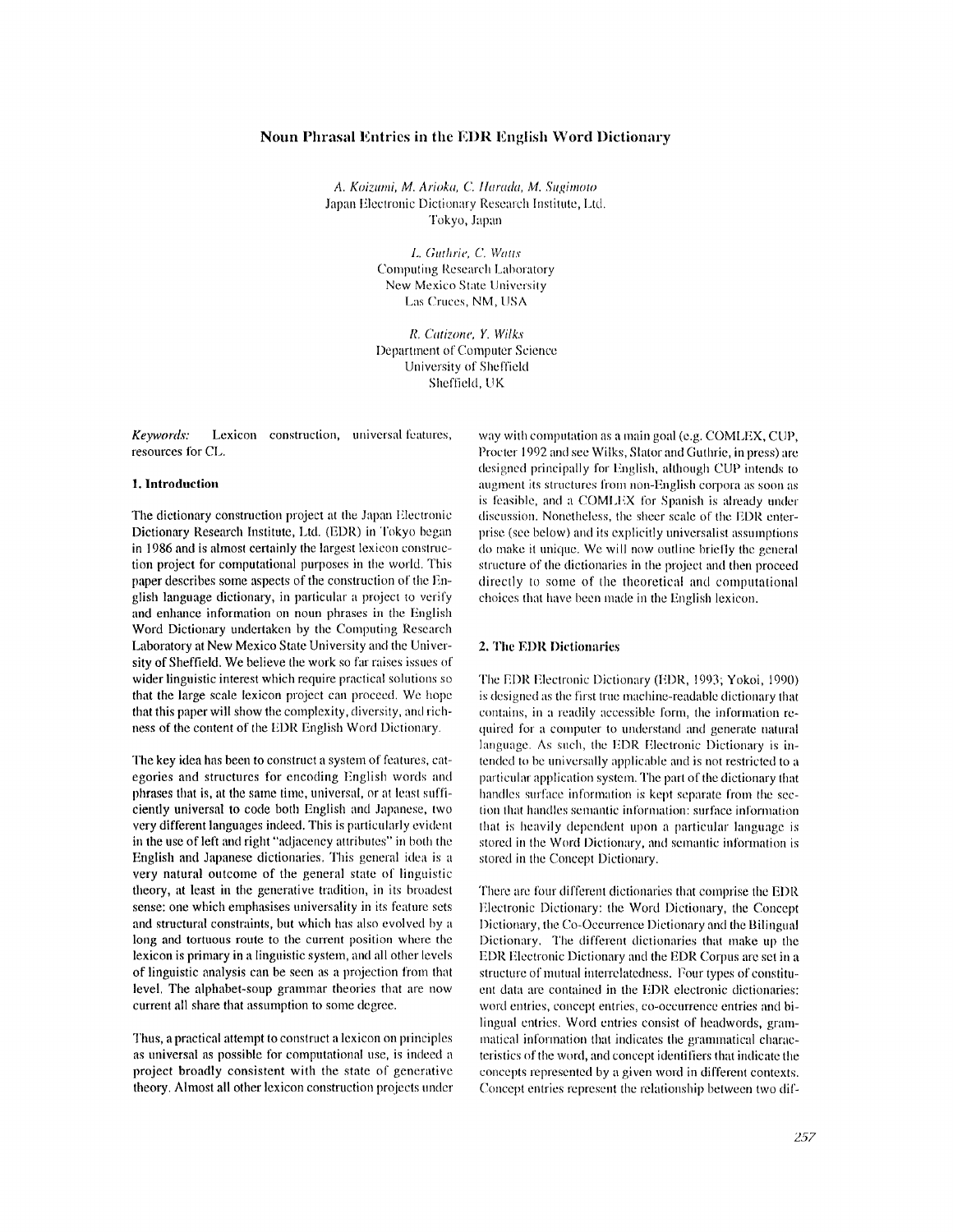ferent concepts. Co-occurrence entries use co-occurrence relation labels to describe the possible co-occurrence relations between headwords. Bilingual entries describe the word correspondences between headwords in different languages. Thus, each of the EDR electronic dictionaries is related to the others, and by using the different component dictionaries as a single entity, they can usefully be applied to many forms of natural language processing.

# **3. The EDR Word Dictionary**

The role of the Word Dictionary is to provide morphological, syntactic and some semantic information: the Word Dictionary is divided into a General Vocabulary Dictionary and a Technical Terminology Dictionary and the former is further subdivided into a Japanese General Vocabulary Dictionary and an English General Vocabulary Dictionary, each of which contains 200,000 words. The vocabulary covers words, compounds, and idioms used in ordinary documents. The Technical Terminology Dictionary covers words or terms that are specific to information processing and related fields, and is also split into a Japanese Technical Terminology and an English Technical Terminology Dictionary. Each contains 100,000 words.

The main characteristics of the General Vocabulary Dictionary are:

- (1) surface level information and deep (semantic) level information are stored separately;
- (2) surface level information is described independent of any specific application system or algorithm;
- (3) a large-scale vocabulary contains lexical items used in general writing.

The Word Dictionary is a collection of word entries that contain entry information as shown in Fig. 1.

Fig. 1 Structure and Content of Word Entries

| Headword                    | Grammatical               |  |
|-----------------------------|---------------------------|--|
| Information                 | Information               |  |
| Headword                    | Part of speech            |  |
| Notation                    | Syntax tree               |  |
| <b>Adjacency Attributes</b> | Inflection                |  |
| Extra Notation              | Grammatical attributes    |  |
| Pronunciation               | Function word information |  |
| Semantic                    | Supplementary             |  |
| Information                 | Information               |  |
| Concept identifier          | Usage                     |  |
| Concept illustration        | Frequency                 |  |

The Headword Information provides headword, extra notation, and pronunciation. A headword consists of notation (the orthographic spelling of a word - containing all the characters common to all inflected forms of the word) and adjacency attributes. For phrasal entries, the headword is a list of the pairs of notation and adjacency attributes of each constituent of the phrasal entry. The adjacency attributes indicate the possibility of joining one morpheme to another and are used to create adjacency rules for morphological analysis and generation. EDR employs a bidirectional connection grammar which divides the adjacency constraint attributes into possible connectivity to the left of the word and possible connectivity to the right of the word. This information is not normally described in this form for English, but EI)R employs the same method in both Word Dictionaries so that morphological analysis of Japanese and English can be made by the same algorithm. The extra notation information stores headwords in kana for entries in the Japanese Word Dictionary and in a character string form with syllable markers for hyphenation for entries in the English Word Dictionary.

Grammatical information consists of part of speech, syntax tree, inflection information, grammatical attributes and function word information. The grammatical information can be used to find the syntactic structure of a sentence in syntactic analysis. A syntax tree is provided for compound words or idioms consisting of multiple words. The fimction word code corresponding to the notation of the beadword is provided for fimction words.

A concept (listed under semantic information) in addition to being a fundamental component of the Concept Dictionary, describes the semantic content of any word entry in the Word Dictionary. If the same headword has two or more different concepts, separate word entries are used in the Word Dictionaries. This information is used to distinguish between the various meanings a given word may have. The concept is the link between the Word Dictionary and the Concept Dictionary.

Supplementary information provides information on the usage as well as the frequency of the headword entry.

# 4. Noun Phrase Entries in the EDR English Word Dictionary

Portions of the English Word Dictionary have been subjected to rigorous verification through proiects at the Computing Research Laboratory (CRL) at New Mexico State University, and the University of Sheffiekt. Following is a report on one phase of the verification project at CRL which was aimed at describing the grammatical information as well as verifying the morphological information. The objects of this phase of the verification project consisted of 37,039 entries initially coded by EDR as noun phrase expressions. Among these entries, 2,389 were treated as single word entries and 34,650 were treated as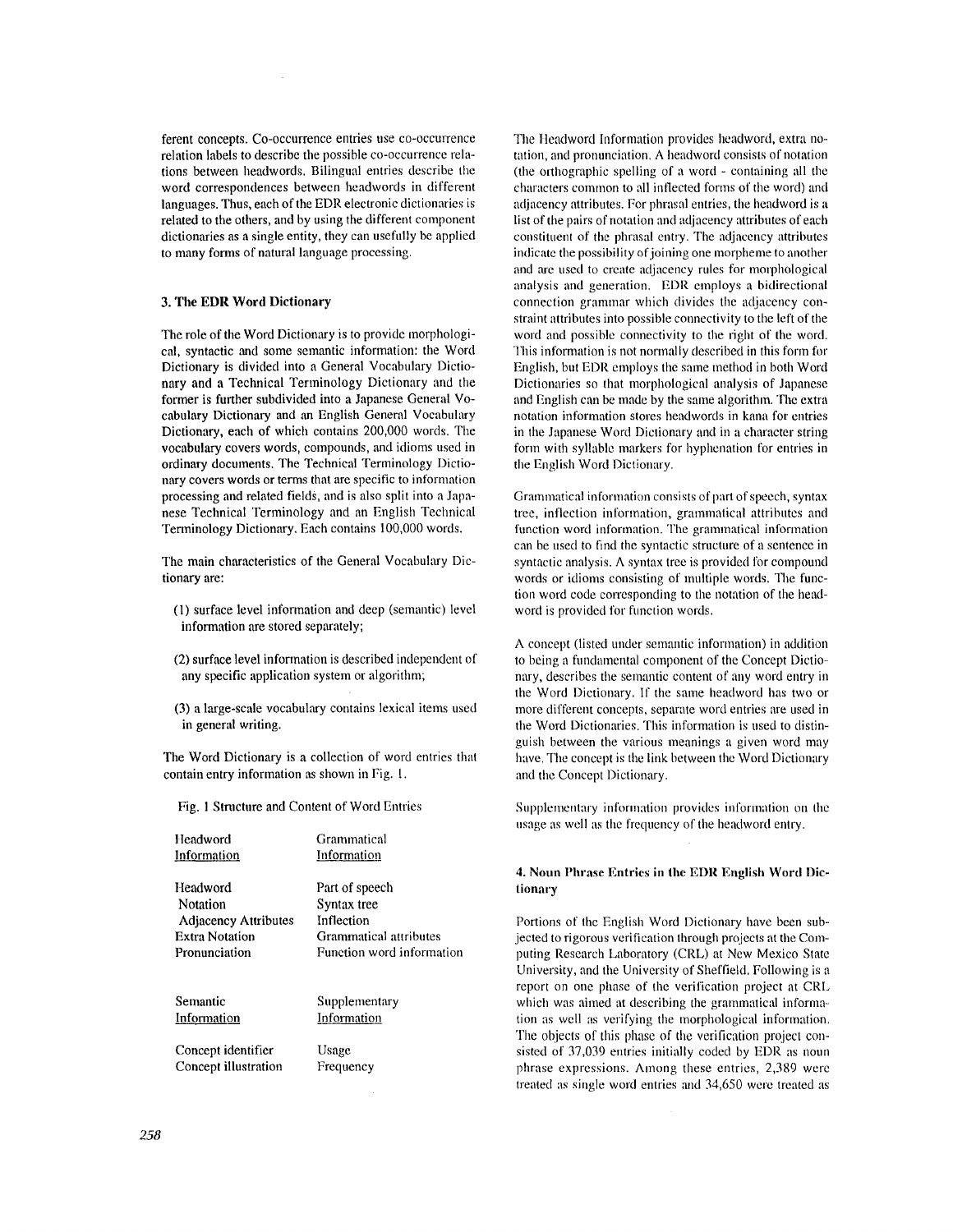phrasal entries (see below for the distinction between  $4.3$  Aim of Verification single word and phrasal entries).

4.1 Phrasal Entries vs. Single Word Entries in the EDR English Word Dictionary

In the EDR English Word Dictionary, headwords are treated as either single lexical item, while 'phrasal' refers to a word that is composed of more than one lexical item. In addition to the difference made on lexical units, some words are 'treated as' single word entries even though they are composed of more than one lexical item. The type of information that is provided for headwords varies according to the type of headword. Phrasal entries are given the same information given to single word entries but they are also coded with additional information that indicates their internal syntactic structure. The adjacency attributes and the grammatical attributes are given to each of the constituents of the phrasal. Phrasal expressions treated as single word entries are not segmented into constituent words. Included under those words that are treated as single word entries are the following types of words:

-foreign words

-proper nouns

-common nouns derived from proper nouns ("New **Mexican")** 

-idiomatic expressions which do not fit into a generalized phrase structure pattern ("on the cheap," "open sesame")

-function word equivalents

4.2 Information Provided for Noun Phrase Entries

For noun phrase entries in the English Word Dictionary information is provided for the phrase as a whole as well as for the individual constituents that comprise the phrase. Whole phrase information includes designation as either a common noun or proper noun (proper nouns are treated as single word entries and constituents are not separately analyzed), countability, collectivity, gender, verb agreement and article usage. In addition, the head noun is designated.

The constituent information provided for phrasal entries includes left and right adjacency attributes, part of speech, inflection information, and grammatical attributes. The grammatical attributes that are provided for each of the constituents varies according to the part of speech of the constituent. Information regarding collectivity and countability is provided for nouns and information on possible comparative, superlative, or positive degree forms is given for both adjectives and adverbs that appear as constituents of the phrase. Constituent information is provided within the context of the whole phrase. Syntax trees are also described for noun phrase entries.

4.3.1 Coding of Grammatical Information

The primary objective of the verification project was to code thc grammatical information for the noun phrase entries. The specific information given for the noun phrase entries included determining the intra-phrasal structure of the phrasal, the grammatical attributes of the constituents and also the grammatical attributes of the entire noun phrase.

4.3.1.1 Syntactic Relationship Between Constituents

The basic principle used in coding imra-phrasal syntactic information is that the information should clarify the syntactic structure of the phrasal entry. For example, the following phrases look similar on the surface, i.e. adjective  $+$ noun + noun, hut actually the internal syntactic structure of each phrasal is different.

(iii) traveling post office (iv) dead letter box

The adjective "traveling" modifies the noun phrase "post office" in the phrase "traveling post office" while the noun phrase "dead letter", composed of an adjective and a noun, modifies the nouu "box" in the phrase "dead letter box."

For building a source of lexical information to be used in language processing, indication of the head noun of a phrase is useful as hypernym information. Location of the head noun cannot be determined automatically from the phrase structure. That is to say, it is often the case that the head noun is the noun occurring in the final position of a phrasal composed of two (or more) lexical items, but this rule does not always apply as there are also cases in which the head noun is the first noun of the phrasal e.g., court martial.

During the actual task, the distinction between the syntactic relationship between constituents was carried out by indicating the intra-phrasal syntax by parenthesizing the immediate constituents with categorical labels. The categorical labels used to mark the grouping of the phrasal are shown in the example below:

EAJ(traveling)/EN1(post)/EN1(office) ~> EAJ(traveling)/EN 1 (F,N 1 (post)/EN 1 (@office))

In this syntactic notation a slash (/) divides constituents at the same level, ENI is an English common noun, EAJ au English adjective, etc.; and lhe bracketing structure is a linearized tree in a standard form, e.g., in (iii) above the tree expands to the right, while in (iv) it expands to the left. The symbol " $\omega$ " indicates the head noun.

4.3.1.2 Grammatical Information for the Constituents

Once the intra-phrasal syntax structure of the phrasal has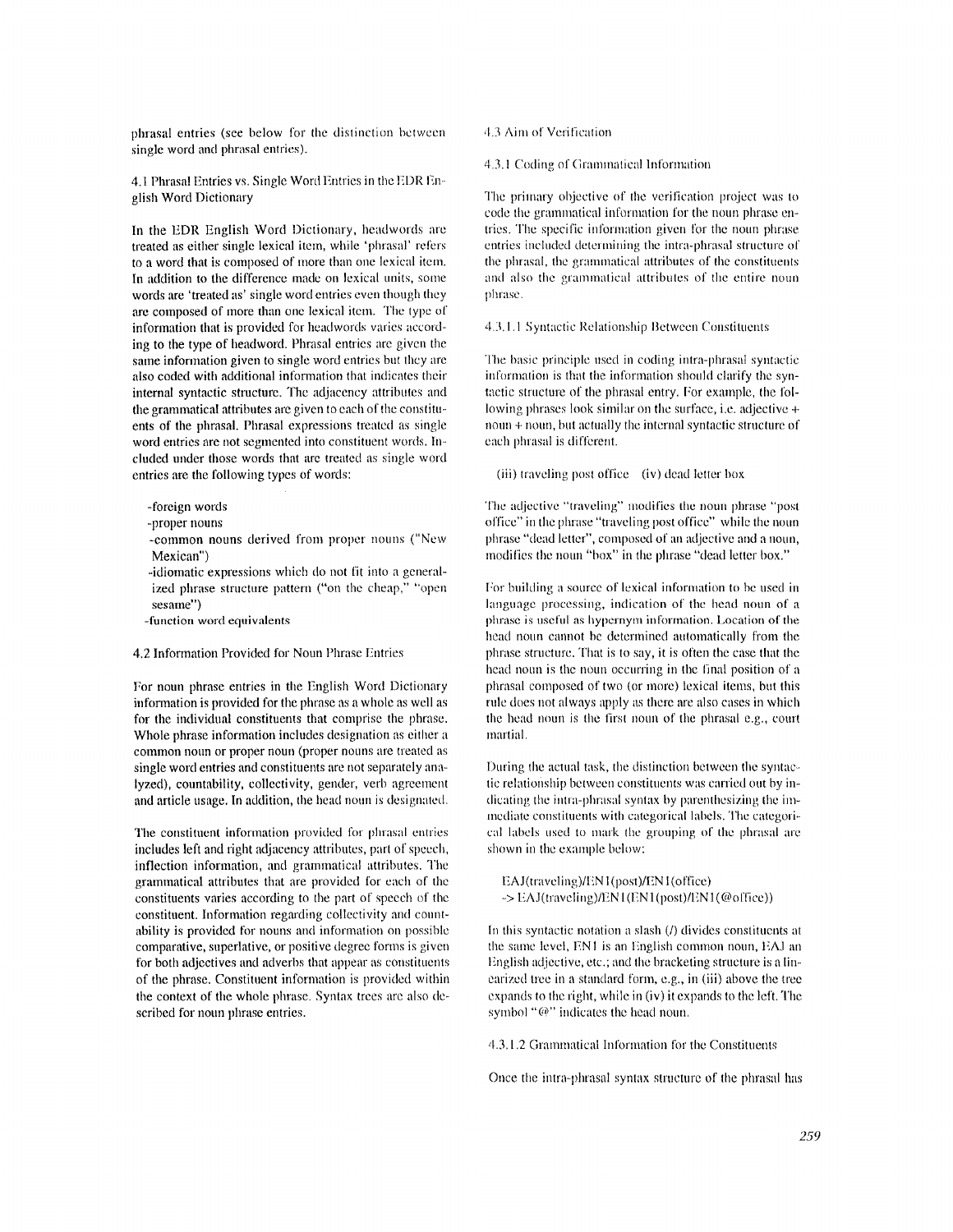been determined, the inflection information and grarmnatical attributes of the constituents are determined. The grammatical attributes of the constituents are determined by considering the constituent as part of the phrase. Given the information of the constituent words coded as separate dictionary entries in the EDR English Word Dictionary, the coding is given based on the behavior of the constituent when it is used in the phrase.

traveling:EAPOS ;EANOCMP;EANOS UP -> EAPOS ;EANOCMP;EANOSUP post: ENSG;ECNI;ENC -> ENSG;ENU office: ENSG;ECN 1 ;ENC -> ENSG;ECN 1 ;ENC

The coding ECN1 (takes plural ending -s) and ENC (Countable) is changed to ENU (Uncountable) to indicate that the word "post" when used in the context of the phrase, does not inflect.

4.3.1.3 Grammatical Information for the Noun Phrase Unit

The final process in the coding of the syntactic information for noun phrasals involves marking the grammatical attributes for the noun phrase as a whole. The grammatical attributes marked for the whole phrase include: part of speech, countability, collectivity, gender, verb agreement and article usage. The example given in the previous section, "traveling post office", was coded as a common countable noun that may be preceded by both the definite and indefinite articles and is referred to by the pronoun 'it'. Since the phrase "traveling post office" does not have any special requirements on verb agreement, that is, when the noun is used in the singular form it is followed by a singular verb and conversely, when it is used in the plural form it is followed by a plural form verb, the verb agreement marking is left blank for the entry.

## 4.3.2 Verifying Morphological Information

Although decisions for the descriptions of the intra-phrasal syntax structure were based on initial coding phases of the EDR Word Dictionary development, verification and correction of that morphological information during the verification project was essential. The coding of the syntactic information for the phrasal may affect the morphological information for the entry thus requiring the verification of morphological information as well. The decisions regarding the morphological information including segmentation and part of speech of the constituents could be made with more precision if the syntactic structure of the phrase was taken into consideration.

The basic principles of headword determination and segmentation are as follows:

- (1) a headword unit should be determined on the basis of whether the phrasal expression comprises a single unit of meaning;
- (2) phrasal headwords shovld be segmented into those constituents which are also found as single headwords in EDR's English Word Dictionary.

In view of the second basic principle, the part of speech of a phrasal constituent is decided according to the lexical part of speech consistent with the part of speech of the constituent as a single word entry in the dictionary. For example, nouns functioning as adjectives in phrases like "corn stalk" are coded as nouns and verbs modifying nouns as in the phrase "jam session" are coded as verbs.

The treatment of hyphenated words as single words or words which should be broken down into separate constituents is a significant segmentation issue. Hyphenated words which are used on their own in Standard English should be treated as single constituents and hyphenated words which are not used on their own should be broken down into separate constituents. In the examples below, the constituents are separated by the slash (/) notation.

```
"X-ray//spectroscopy" 
"deep-sea//angler"
```

```
"directed/-/energy//weapon" 
"Bose/-/Einstein//statistics"
```
A decision on segmentation for some hyphenated words in phrasal entries is difficult to judge purely by intuition from looking at the individual phrasal entries. These types of entries have to be looked at as a whole with attention being given to wider usage, and in particular to consistency with other headwords in the dictionary. For example, a decision to correct "yellow/-/green" to "yellow-green" cannot be made purely by intuition. The decision here is more an issue of the selection of headwords rather than one of hyphenation. The verification task of morphological information also included raising possible additional headwords to be added to the EDR English Word Dictionary through the analysis of the entries. After a decision has been made regarding entering the hyphenated word of the phrasal as a headword in the dictionary, the phrasal is fed back to the segmentation process.

4.4 Some Results of the Work

## 4.4.1 Syntactic Patterns

The result of the coding shows that  $98\%$  of the  $34,650$ phrasal entries could be covered in approximately 40 different patterns. The following seven patterns are the most frequent and cover over 80% of the total entries.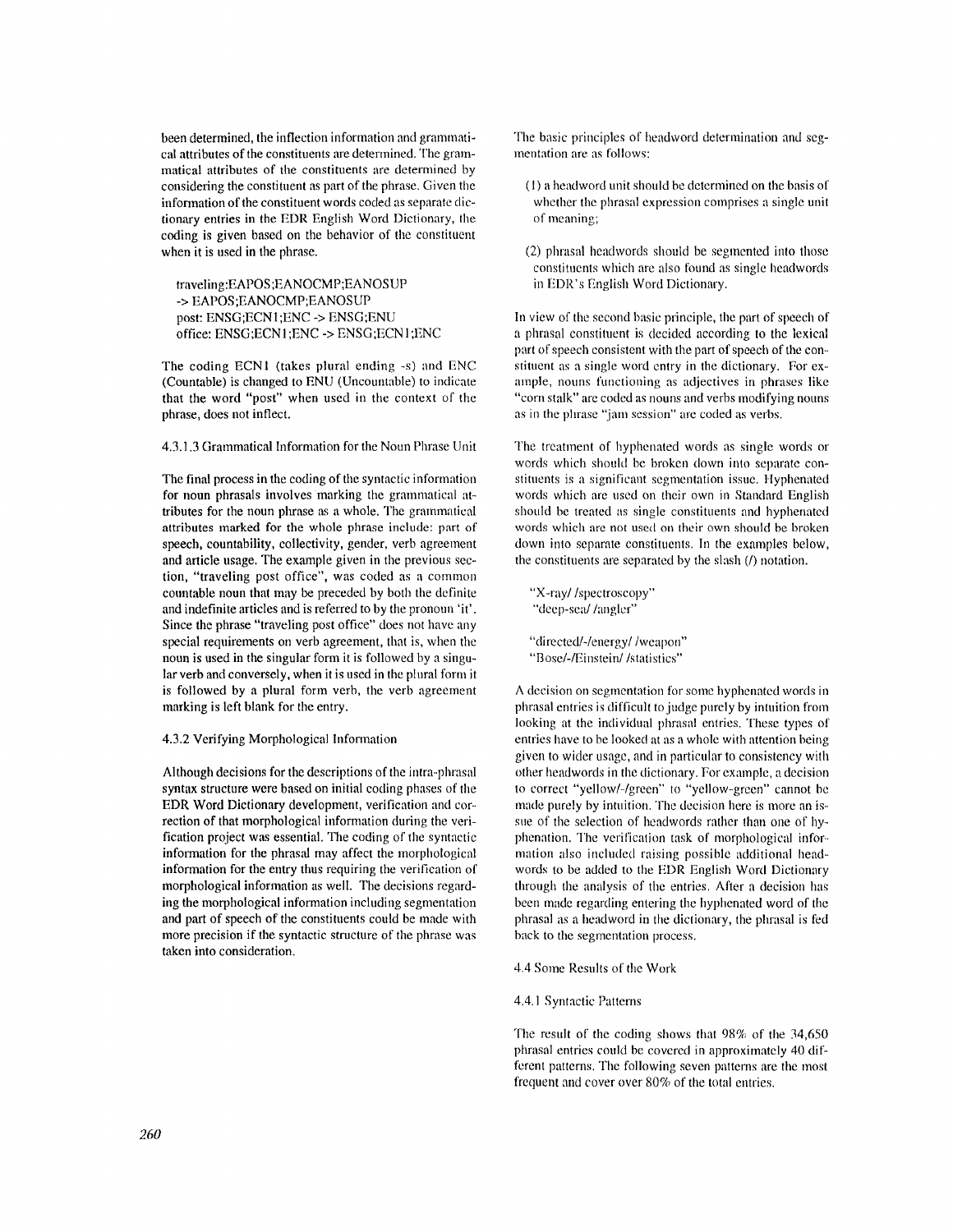| # Entries |         | Pattern                                | Example                          |
|-----------|---------|----------------------------------------|----------------------------------|
|           | 1.17422 | $EN1() / EN1(\omega)$                  | hammock chair                    |
|           | 2.10847 | $EAJ() / EN1(\omega)$                  | blue jay                         |
| 3.        | 993     | $*EN2() / EN1(\mathcal{Q})$            | Doppler effect                   |
| 4.        | 707     | $*EN1(\mathcal{Q})/EPP(EPR() / EN1())$ |                                  |
|           |         |                                        | piece of cake                    |
| 5.        | 456     | EAJ(EVE()/EEV())/EN1(@)                |                                  |
|           |         |                                        | circulating library              |
| 6.        | 326     | $EN1(EVE() / EEV()) / EN1(\omega)$     |                                  |
|           |         |                                        | changing room                    |
| 7.        | 294     |                                        | $*EN1(EN1()/EEN:ENPOS())/EN1(@)$ |
|           |         |                                        | teacher's pet                    |
|           |         |                                        |                                  |

\*ENI denotes a common noun, EN2 denotes a proper noun, EEN:ENPOS a noun possessive ending's and ', EPR a preposition, and EPP a prepositional phrase. The location of the head of the phrasal is indicated by the  $@$ notation.

### 4.4.2 Grammatical Attributes of the Constituents

As mentioned earlier one of the tasks of the coding was to indicate the grammatical attributes of the constituents. The data show that of the adjective  $+$  noun pattern  $(EAI()$ EN 10), the adjective constituent of the noun phrase did not inflect to form the superlative or comparative degree forms, but rather most often occurred in the positive degree form.

The grammatical attributes for nouns other than the head noun also showed some interesting results. Nouns other than those designated as the head noun do not inflect in most of the cases. **One of the** exceptional cases is "the time of w#one's life," where "w#one's" is a word class name for any noun in the possessive form. In this example, "life" inflects in accordance with the content of "w#one's" word class, though it is not the head noun of the phrase. Since phrases like this are very rare, it is also possible to treat "the time of w#one's life" and "the time of w#one's lives" as individual headwords and not as the inflected forms of **the** same headword. Another exceptional case in which more than one constituent could inflect would be phrases containing the conjunction 'and.' llowever, most of the phrasal entries in the form of 'A and B' are uncountable and the final noun inflects if the phrase is countable, such as **"gin and** tonics."

Therefore, we can assume that the grammatical behavior of constituents of noun phrase entries can be properly described by indicating the head noun and coding the inflection information and grammatical attributes of the head **noun,** 

4.4.3 Grammatical Attributes for the Noun Phrase Unit

The coding of grammatical attributes for the entire noun phrase unit also provided some interesting results on countability and the usage of articles with the noun phrase.

As is expected, the most typical combination of countability shows the following combinations:

If the noun is countable it may be preceded by the definite article or the indefinite article; If the noun is uncountable it may be preceded by the definite article or no article.

Approximately 10% of the nouns coded as countable showed a variation on the forementioned pattern. These countable nouns were coded as allowing the definite article, indefinite article as well as no article. Nouns with this type of coding included mass nouns, names of plants and animals, metals, food, titles etc. or other nouns which could refer to both the group or a member of the group. Examples of such nouns included "Leconte's sparrow". "Madagascar jasmine", "assembler language", and "atomic weight". Though this held for the majority of these types of nouns, it was not universally applicable; the use of no article with "Nubian goat", "Oregon grape" and "arctic loon" is questionable.

The significance of this data is that it implies perhaps a new code is necessary to cover cases of countable (ENC) nouns becoming uncountable (ENU) nouns and vice versa. Instead of coding a single entry as both, or providing two entries which correspond to the ENC and ENU usage we might better express the grammatical behaviors which are commonly shared by particular types of nouns by using a new code,

#### 4.4.4 Verification of Morphological hfformation

In the morphological data some entries of the original data were segmented into constituents and some were not. This was particularly the case with '-ing' and '-ed' forms of words. The segmentation was not always consistent. But through syntactic analysis, verification of the segmentation and part of speech assignment could be carried out.

The EDR English Word Dictionary does not contain gerunds or participle forms of a verb as separate headword entries (except for irregular inflected forms). If a word in the '-ing' form is regarded as a gerund or a present participle, it is to be segmented into a verb and a verb ending. There are some cases where gerund forms or participle forms have been accepted as lexical items and not as inflected forms of a verb. In such cases, they are identified not as verbs, but as nouns or adjectives.

Noun phrases consisting of a word in the '-ing' form anti another noun are treated by using one of the following four patterns, where EVE denotes an English verb and EEV a verb ending:

 $(1)$  EN1()/EN1(@) "hunting knife"